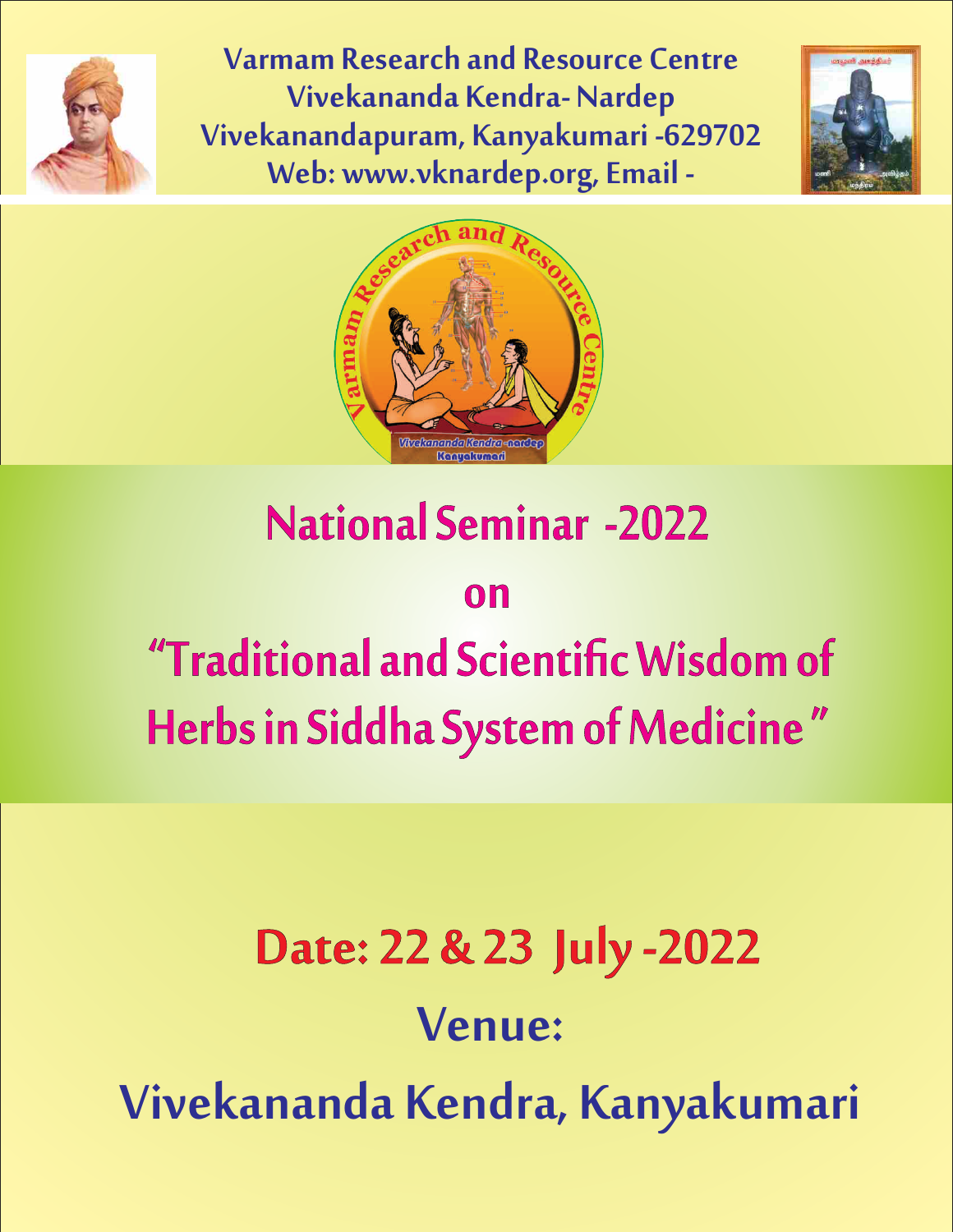#### **About Vivekananda Kendra- NARDEP**

Vivekananda Kendra - Natural Resources Development Project (VK-NARDEP) is an integral part of Vivekananda Kendra, Kanyakumari. It was started in 1986 inspired by the Indic vision of the seers:

Isavasyam Idam Sarvam - All Existence is permeated by Divine & Swami Vivekananda's clarion call to uplift the downtrodden masses. VK-NARDEP combines traditional wisdom and modern science and provides cost-effective alternative holistic solution to the problems of modern living - especially for the rural communities. VK-NARDEP Works in the following fields and all these diverse fields are attached to its central axis of the concept of sustainable development – (i) Cost Effective Construction, (ii) Holistic Health, (iii) New and Renewable Energy, (iv) Agriculture, (v) Water Management and (vi) Inner Sustainability.



#### **About Varmam Research and Resource centre ( VRRC)**



Varma Research and Resource centre promoting the indigenous medical system based on ancient knowledge focusing on holistic health in physical, mental, social and spiritual well being. VRRC involved in (i) Identification of rare herbs, (ii) Creation of herbal garden, (iii) Herbal home remedies, (iv) Cultivation of medicinal plants, (v) Manufacturing health care products through women SHGs, (vi) Conducting free health care camps, (vii) Documentation and Awareness programs on indigenous medicine.

Even though it involves a wide range of works in promoting holistic health, VRRC is focusing more on documentation and transferring the ancient knowledge of Siddha Varma to different stakeholders. In this process, we are involving various traditional Varma Aasans, Vaithyars, Siddha Varma experts and Physicians. To achieve the objective, VRRC is conducting workshops, training programs, seminars, conferences in various areas of Siddha Varmam and Siddha system of medicine. VRRC have conducted more than 200 such events. In this series VRRC has planned to organise another National Seminar on Traditional and Scientific Wisdom of Herbs in Siddha System of Medicine – 2022.

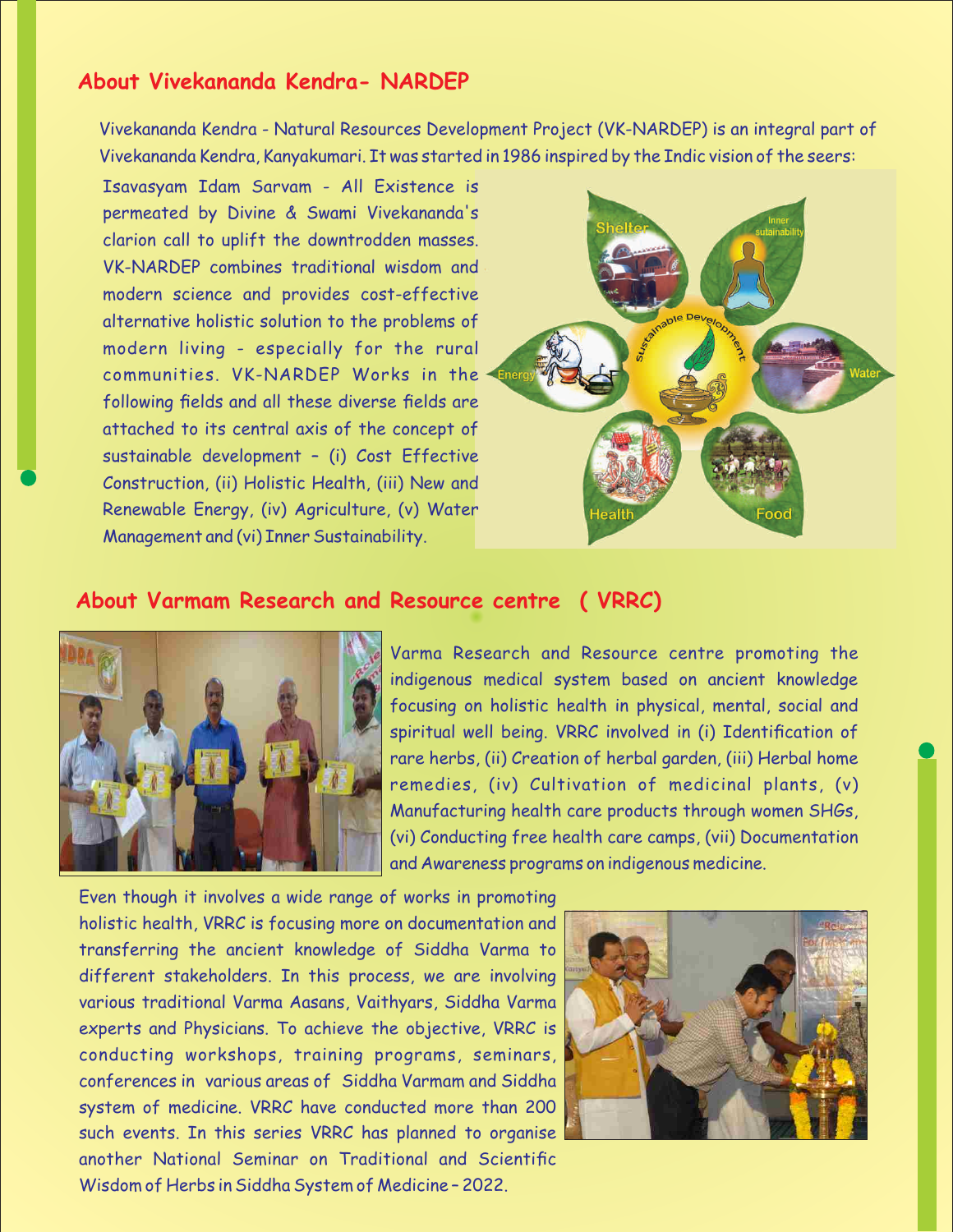#### Conference Theme:

#### National Seminar- 2022 on "Traditional and Scientific Wisdom of Herbs in Siddha System of Medicine"

#### Objectives:

- Enhancing the knowledge of Siddha Medicinal Plants.
- **Promoting Science behind the Usage of herbs in Siddha System**
- Motivating younger generation to acquire traditional and scientific knowledge in Siddha Herbs. To promote the herbal cultivation , to acquire the quality of Siddha herbal Medicines

#### Contents:

- Traditional and Scientific views of Siddha herbs by various Sidhha experts, traditional Vaidhiyars and Botanists..
- Identification and documentation of rare herbs in traditional siddha system.
- Therapeutic aspects of Siddha herbs in the management of acute and chronic diseases.
- Clinical experiences sharing by Siddha experts.
- Occult Studies of herbs and its researches
- **•** Poster presentation

#### Who can attend:

- Under Graduate / Post Graduate Students from Siddha colleges
- Faculties/ Medical Officers/Assistant Medical Officers/ Research Scholars/ Research Officers of Siddha Institutions
- **•** Private Siddha Practitioners
- Interdisciplinary Researchers interested in Siddha herbs
- Traditional Vaithyars, Siddha experts and Botany scientist
- Under Graduate / Post Graduate/Research scholars /Research officers of Botany Dept.
- Persons who have attended/attending workshops, training programmes conducted by VRRC.
- Network members of VRRC, Vivekananda Kendra Nardep
- Persons interested in acquiring the knowledge on herbs

#### Poster presentation:

- Participants are invited to present their research works, case studies, clinical trials, literature review ,documentation etc., related to conference theme and objectives.
- Abstracts and full paper / all the other communications shall be sent through e-mail to vkvrrc@gmail.com only.
- Acceptance of the paper will be decided by the scientific committee.
- Accepted paper will be intimated prior to the conference.

#### Guidelines for Abstract and Full Paper submission

- All Abstracts and full paper must be in English/Tamil.
- Abstracts and full paper should be in MS word, font size-12, font type- Times New Roman, Latha, Text should be 1.5 space and justified
- Title should be within 15 words in bold font
- Name and Affiliation of the Author with contact details along with Email ID of Presenting Author. Should be provided
- Abstract must be within 250 words.
- Preferred structure of the Abstract: Background, Objectives, Methods, Results, Conclusion and Five key words